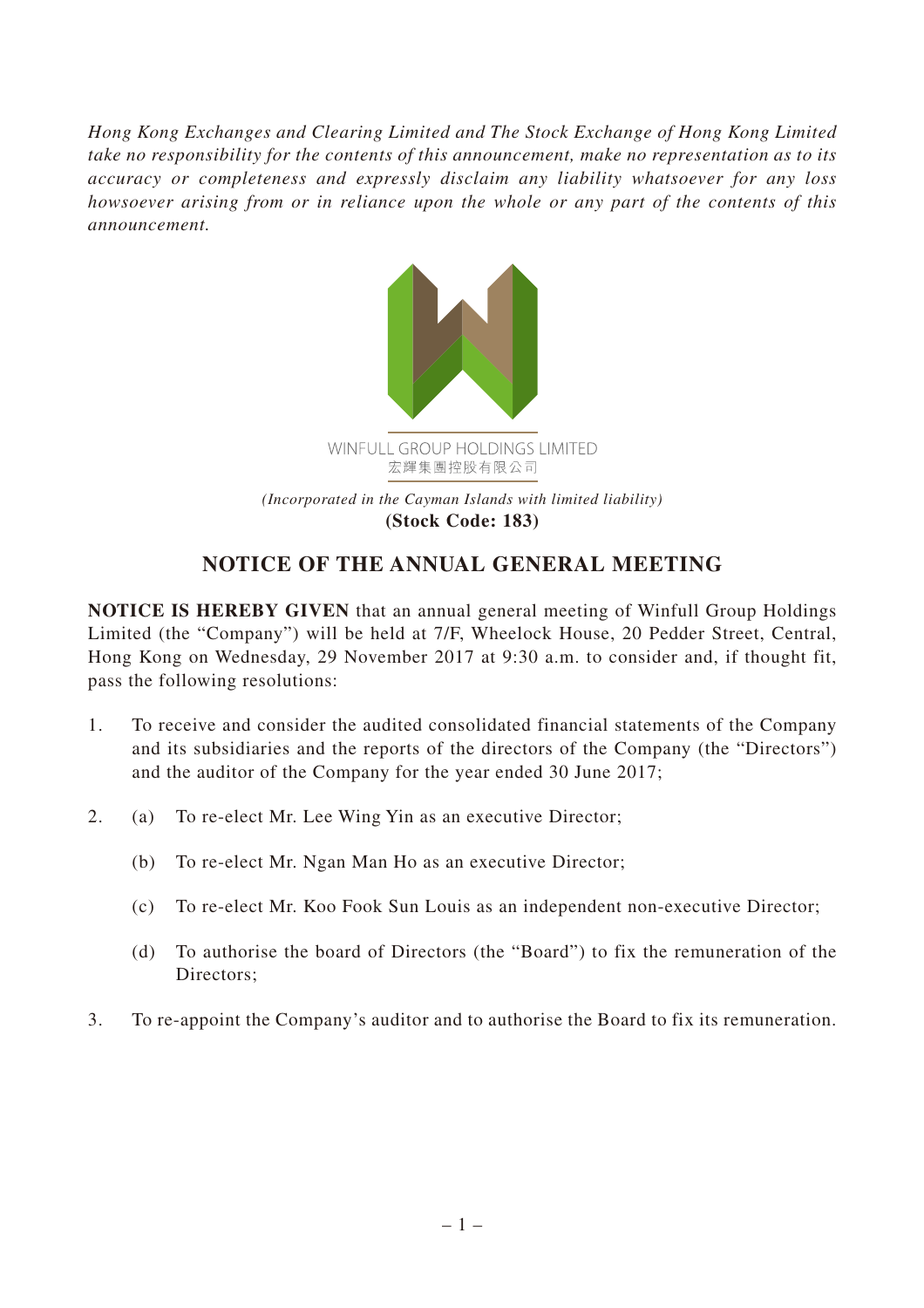To consider, as special business and, if thought fit, pass with or without amendments, the following resolutions as ordinary resolutions:

## **ORDINARY RESOLUTIONS**

## 4. "**THAT**:

- (a) subject to paragraph (c) below, the exercise by the Directors during the Relevant Period (as defined below) of all the powers of the Company to allot, issue and deal with unissued shares and to make or grant offers, agreements and options, including warrants to subscribe for shares, which might require the exercise of such powers be and the same is hereby generally and unconditionally approved;
- (b) the approval in paragraph (a) above shall authorise the Directors during the Relevant Period (as defined below) to make or grant offers, agreements and options which might require the exercise of such powers after the end of the Relevant Period (as defined below);
- (c) the total number of shares of the Company allotted or agreed conditionally or unconditionally to be allotted (whether pursuant to options or otherwise) by the Directors pursuant to the approval in paragraph (a) above, otherwise than pursuant to (i) a Rights Issue (as defined below); or (ii) the exercise of any options granted under the share option scheme of the Company adopted on 1 November 2011; or (iii) any scrip dividend or similar arrangements providing for the allotment and issue of shares in lieu of the whole or part of a dividend on shares in accordance with the articles of association of the Company in force from time to time; or (iv) any issue of shares upon the exercise of rights of subscription or conversion under the terms of any warrants of the Company or any securities which are convertible into shares, shall not exceed the aggregate of:
	- (aa) 20% of the total number of issued shares of the Company on the date of the passing of this resolution; and
	- (bb) the aggregate number of any shares of the Company repurchased by the Company (if the Directors are so authorised by a separate ordinary resolution of the shareholders of the Company) subsequent to the passing of this resolution up to a maximum equivalent to 10% of the total number of issued shares of the Company on the date of the passing of this resolution,

and the authority pursuant to paragraph (a) of this resolution shall be limited accordingly; and

(d) for the purposes of this resolution:

"Relevant Period" means the period from the date of the passing of this resolution until whichever is the earliest of:

(i) the conclusion of the next annual general meeting of the Company;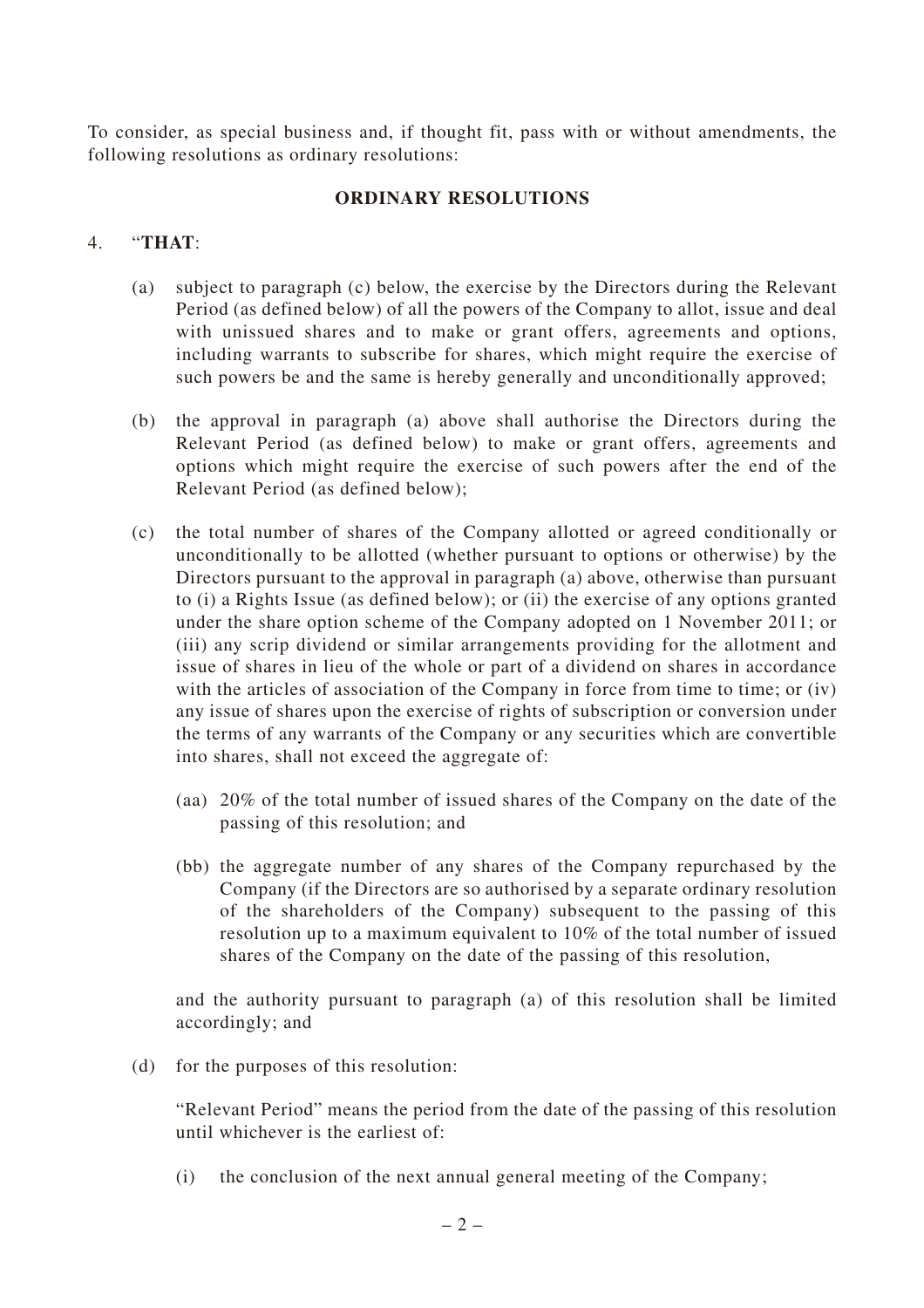- (ii) the expiration of the period within which the next annual general meeting of the Company is required by the articles of association of the Company, the Companies Law, Cap. 22 (Law 3 of 1961, as consolidated or revised) of the Cayman Islands (the "Companies Law"), or any other applicable law of the Cayman Islands to be held; and
- (iii) the passing of an ordinary resolution by the shareholders of the Company in general meeting revoking or varying the authority given to the Directors by this resolution;

"Rights Issue" means an offer of shares, or offer or issue of warrants, options or other securities giving rights to subscribe for shares open for a period fixed by the Directors to holders of shares on the register on a fixed record date in proportion to their then holdings of shares (subject to such exclusion or other arrangements as the Directors may deem necessary or expedient in relation to fractional entitlements, or having regard to any restrictions or obligations under the laws of, or the requirements of, or the expense or delay which may be involved in determining the existence or extent of any restrictions or obligations under the laws of, or the requirements of, any jurisdiction outside Hong Kong or any recognised regulatory body or any stock exchange outside Hong Kong)."

## 5. "**THAT**:

- (a) the exercise by the Directors during the Relevant Period (as defined below) of all powers of the Company to purchase the issued shares of the Company on The Stock Exchange of Hong Kong Limited (the "Stock Exchange") or any other stock exchange on which the shares may be listed and recognised by the Securities and Futures Commission and the Stock Exchange for such purpose, and otherwise in accordance with the rules and regulations of the Securities and Futures Commission, the Stock Exchange, the Companies Law and all other applicable laws in this regard, be and the same is hereby generally and unconditionally approved;
- (b) the total number of shares of the Company which may be purchased by the Company pursuant to the approval in paragraph (a) during the Relevant Period (as defined below) shall not exceed 10% of the total number of the issued shares of the Company as at the date of the passing of this resolution and the authority pursuant to paragraph (a) of this resolution shall be limited accordingly; and
- (c) for the purposes of this resolution, "Relevant Period" means the period from the date of the passing of this resolution until whichever is the earliest of:
	- (i) the conclusion of the next annual general meeting of the Company;
	- (ii) the expiration of the period within which the next annual general meeting of the Company is required by the articles of association of the Company, the Companies Law, or any other applicable law of the Cayman Islands to be held; and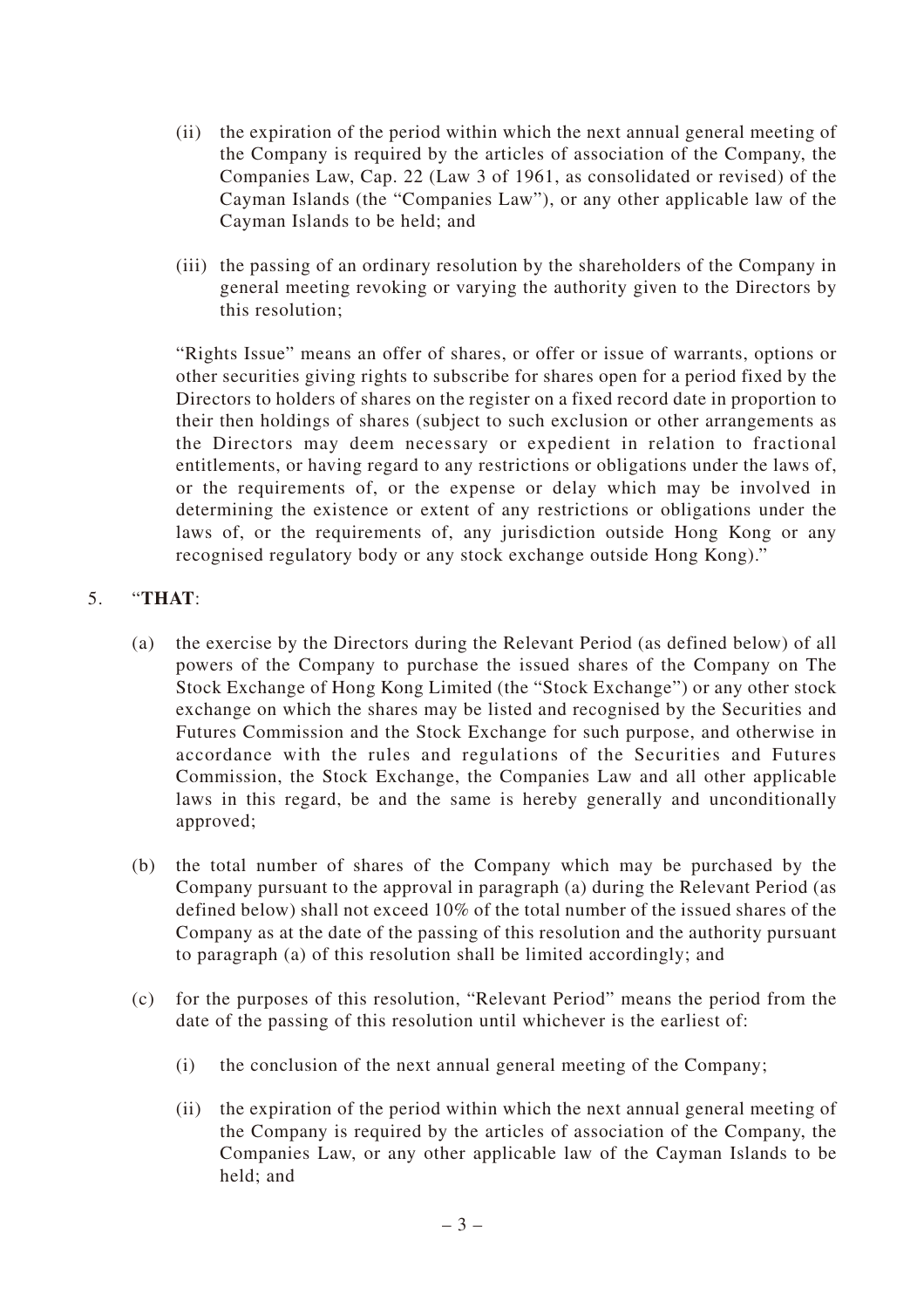- (iii) the passing of an ordinary resolution by the shareholders of the Company in general meeting revoking or varying the authority given to the Directors by this resolution."
- 6. "**THAT** the Directors be and are hereby authorised to exercise the authority referred to in paragraph (a) of resolution no. 4 above in respect of the share capital of the Company referred to in sub-paragraph (bb) of paragraph (c) of such resolution."

By order of the Board of **Winfull Group Holdings Limited Pong Wilson Wai San** *Chairman*

Hong Kong, 20 October 2017

| Registered office:    | Head office and principal place of |
|-----------------------|------------------------------------|
| Cricket Square        | business in Hong Kong:             |
| Hutchins Drive        | Unit A, $6/F$                      |
| P.O. Box 2681         | 9 Queen's Road Central             |
| Grand Cayman KY1-1111 | Hong Kong                          |
| Cayman Islands        |                                    |

- 1. A member entitled to attend and vote at the annual general meeting of the Company convened by the above notice is entitled to appoint one or more proxy to attend and, subject to the provisions of the articles of association of the Company, to vote on his behalf. A proxy need not be a member of the Company but must be present in person at the annual general meeting to represent the member. If more than one proxy is so appointed, the appointment shall specify the number and class of shares in respect of which each such proxy is so appointed.
- 2. In order to be valid, the form of proxy must be deposited together with a power of attorney or other authority, if any, under which it is signed or a notarially certified copy of that power or authority, at the offices of the Company's branch share registrar and transfer office in Hong Kong, Tricor Tengis Limited at Level 22, Hopewell Centre, 183 Queen's Road East, Hong Kong not less than 48 hours before the time for holding the meeting or any adjourned meeting. Completion and return of a form of proxy will not preclude a shareholder of the Company from attending in person and voting at the annual general meeting or any adjournment thereof, should he so wish.
- 3. The register of members of the Company will be closed from Friday, 24 November 2017 to Wednesday, 29 November 2017 both days inclusive, during which period no transfers of shares shall be effected. In order to qualify for attending the forthcoming annual general meeting of the Company, all transfers of shares, accompanied by the relevant share certificates and transfer forms, must be lodged with the Company's Hong Kong branch share registrar, Tricor Tengis Limited at Level 22, Hopewell Centre, 183 Queen's Road East, Hong Kong for registration not later than 4:30 p.m. on Thursday, 23 November 2017.
- 4. In relation to proposed resolutions nos. 4 and 6 above, approval is being sought from the shareholders of the Company for the grant to the directors of the Company a general mandate to authorise the allotment and issue of shares of the Company under the Listing Rules. The directors of the Company have no immediate plans to issue any new shares of the Company other than shares which may fall to be issued under the share option scheme of the Company adopted on 1 November 2011 or any scrip dividend scheme which may be approved by shareholders of the Company.